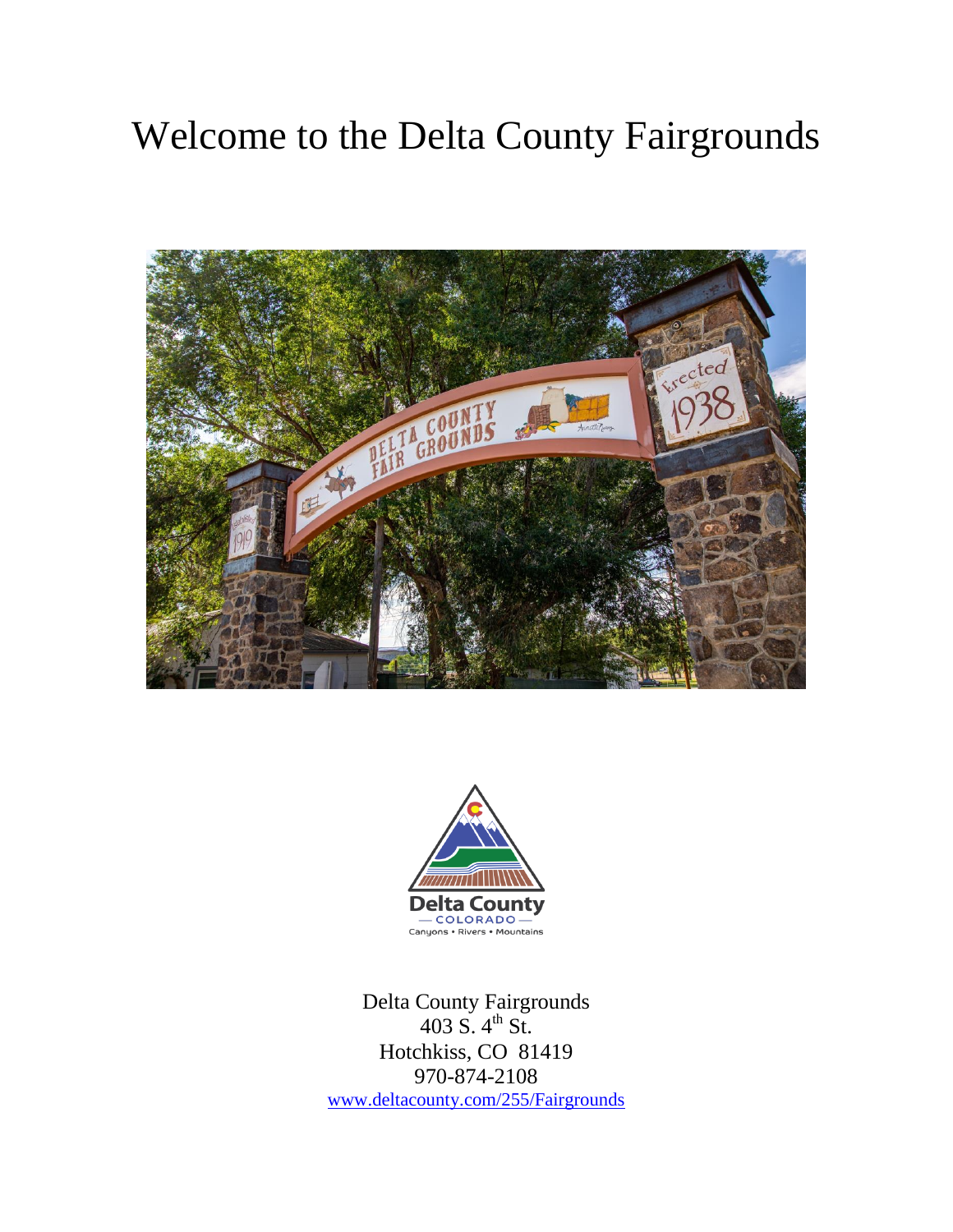

Welcome to Delta County Fairgrounds; thank you for choosing the Fairgrounds for your event. It is our goal to provide the best possible service and experience for you. Delta County Fairgrounds is a family oriented facility that hosts many events annually including commercial, business, youth, and private events—and certainly our biggest event each year—the Delta County Fair.

The Delta County Fairgrounds Policy and Procedures guide serves as means to address any questions that you may have regarding the use and rental of any part of the Delta County Fairground.

Should you have additional questions, please contact:

Darnell Place-Wise Delta County Fairgrounds Marketing Coordinator 970-874-2108 [dwise@deltacounty.com](mailto:dwise@deltacounty.com) www.deltacounty.com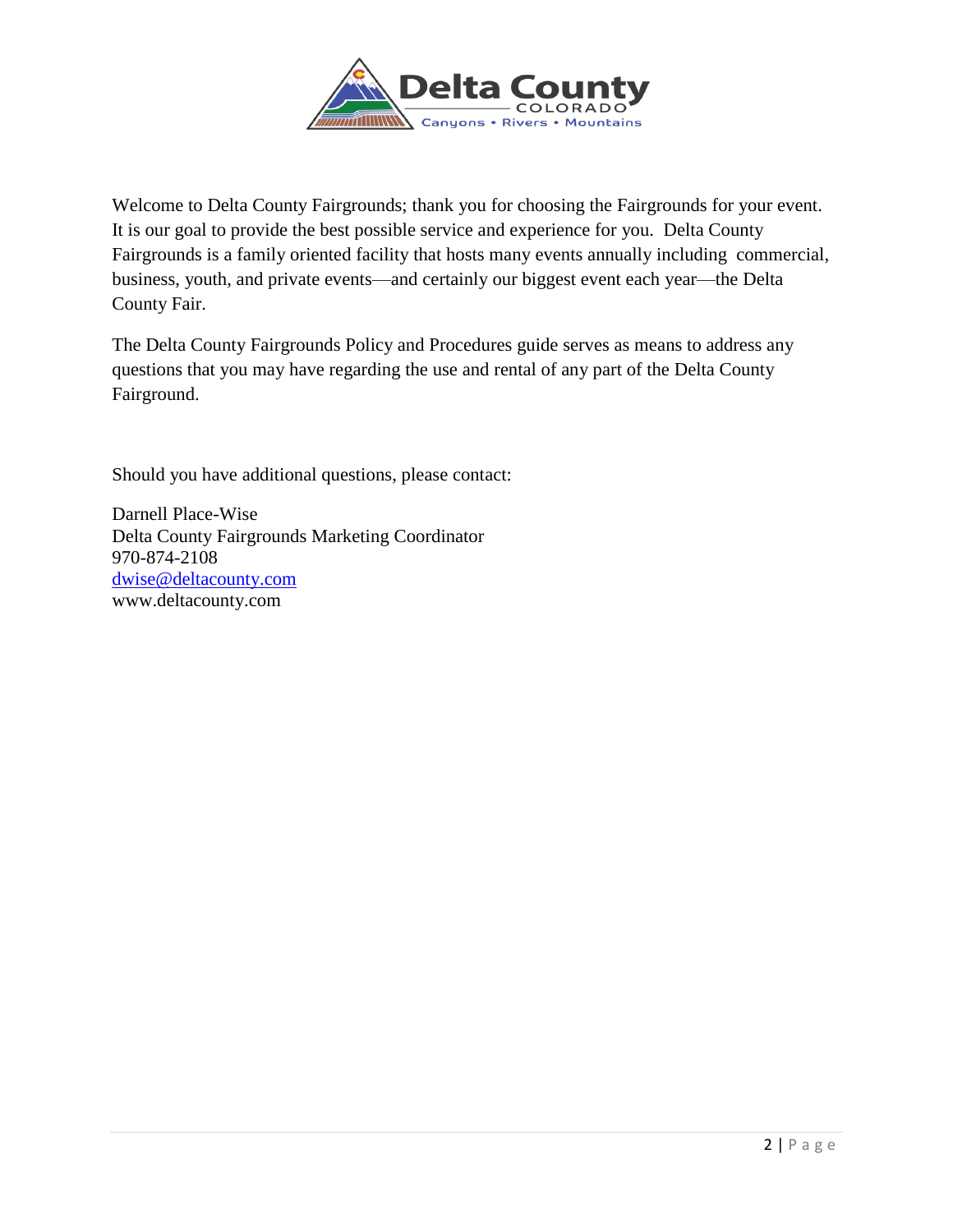

## **Table of Contents**

| <b>Definitions</b>            | 4     |
|-------------------------------|-------|
|                               | 4     |
| Fees                          | 5     |
| <b>General Usage Policies</b> |       |
|                               | 6     |
|                               | 6     |
|                               | 7     |
|                               | 7     |
|                               | 7     |
|                               | $8\,$ |
|                               | 8     |
|                               | 8     |
|                               | 9     |
|                               | 9     |
|                               | 9     |
|                               | 10    |
|                               | 10    |
|                               | 10    |
|                               | 11    |
|                               | 12    |
|                               | 12    |
|                               | 12    |
|                               | 12    |
|                               | 12    |
|                               | 12    |
|                               | 13    |
|                               | 13    |
|                               | 13    |
|                               | 13    |
|                               | 13    |
|                               | 15    |
|                               | 15    |
|                               | 15    |
|                               | 15    |
|                               | 15    |
|                               | 16    |
|                               | 16    |
|                               | 16    |
|                               | 16    |
|                               | 16    |
|                               | 16    |
|                               | 17    |
|                               | 17    |
|                               | 17    |
|                               | 17    |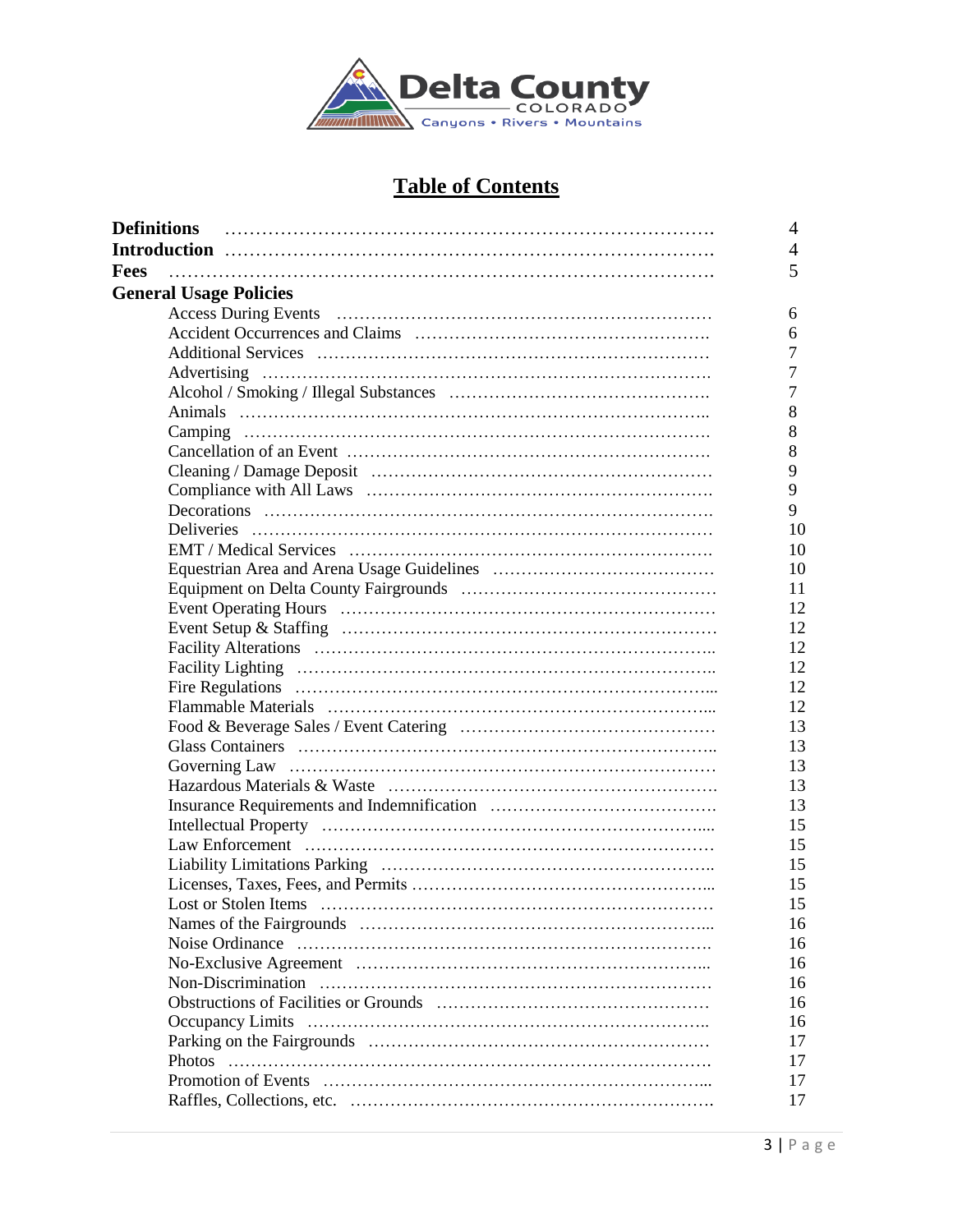

| 19 |
|----|
| 19 |
|    |
|    |
|    |

## **Definitions**

**Delta County Fairgrounds Management Staff / Delta County Government**: Employees and elected and appointed officials of the government of Delta County, Colorado, including but not limited to, the Board of County Commissioners, and County Staff

**Lessee or Event Holder**: Any individual, organization, company, or entity using and /or renting by written agreement and payment of fees and / or deposit, an identified part of the Delta County Fairgrounds.

## **Introduction**

The Delta County Fairgrounds Policies and Procedures are an integral part of the Lease Agreement. Please read through this entire document prior to signing the agreement. All rental agreements will be entered into by and between Fairgrounds management and the parties interested in using the Fairgrounds facilities. Users must be at least 21 years of age to enter into leasing or rental agreements.

The Fairgrounds management reserves the rights to re-evaluate and update all operational concerns, policy, scheduling, rules, regulations, and improvements. All changes to fee schedules will be reviewed and submitted to the Delta County Board of County Commissioners for final approval.

The Fairgrounds management reserves the right to deny use of Delta County Fairgrounds to any individual (s) or group (s), organization. Such denial shall not be based upon race, creed, color, religious affiliation, gender, gender identity, or other unlawful discrimination. Use based on the following conditions will be denied:

- 1. Damage to grounds, buildings, or other facilities based on previous use or perceived use.
- 2. Activities that, in the judgement of the Fairgrounds management, is not conducive to the appropriate and reasonable use of the Fairgrounds facilities. This includes events that have the potential to be excessively loud, greater potential for damage, or that require more than reasonable set up.
- 3. Use that would be prohibited under the terms of the deed of the property to the County.
- 4. Use that would constitute violation of any local law or regulation, any law or regulations of the State of Colorado, or the United States.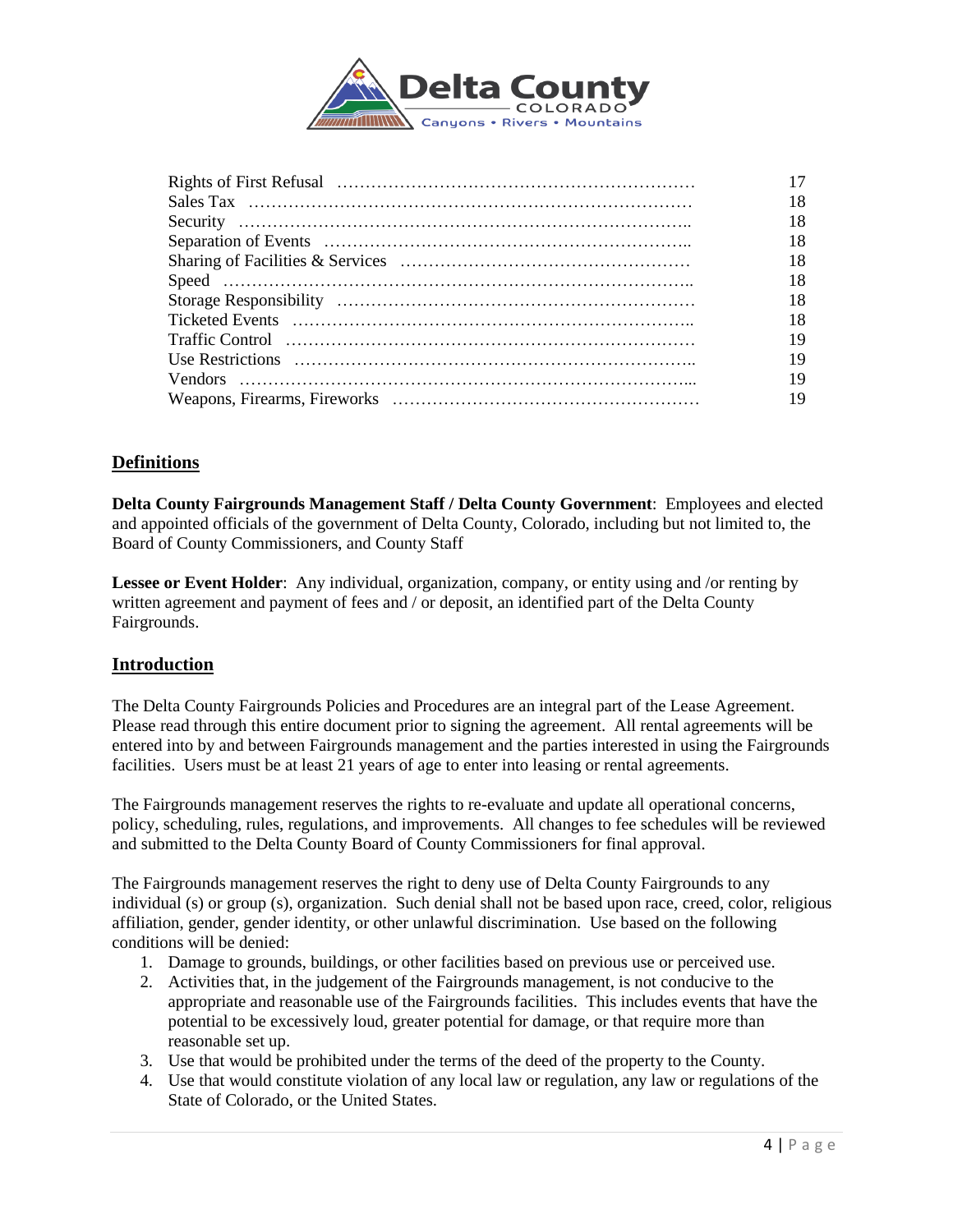

## **Fees**

| <b>Heritage Hall</b>                              |          |
|---------------------------------------------------|----------|
| Daily fee – includes gas and electricity          | \$150.00 |
| Cleaning and damage deposit                       | \$200.00 |
| <b>Maloney House</b>                              |          |
| Per Meeting Fee 4 hours or less                   | \$15.00  |
| Per Meeting Fee $-5$ hours or more                | \$25.00  |
| <b>Livestock Barn</b>                             |          |
| Daily fee                                         | \$100.00 |
| Cleaning and damage deposit                       | \$200.00 |
| <b>Outdoor Arena &amp; Grandstands</b>            |          |
| Event / Daily fee $-$ includes PA and electricity | \$200.00 |
| Cleaning and damage deposit                       | \$300.00 |
| Daily fee for Tractor / Water Truck               | \$100.00 |
| <b>Covered Event Center</b>                       |          |
| Event / Daily fee $-$ includes PA and electricity | \$200.00 |
| Cleaning and damage deposit                       | \$300.00 |
| Daily fee for Tractor / Water Truck               | \$100.00 |
| <b>Sound System</b>                               |          |
| Daily fee                                         | \$85.00  |
| Damage deposit                                    | \$100.00 |
| Tables and Chairs (if they leave the hall)        |          |
| Tables: fee per table, per event                  | \$3.00   |
| Tables: damage deposit per table                  | \$13.00  |
| Chairs: fee per chair, per event                  | \$0.50   |
| Charis: damage deposit per chair                  | \$1.00   |

**Fee Payment Schedule & Deadlines:** User fees are due and payable no more than 30 days after a user agreement is turned in to Delta County, in the form of a Check, a Money Order, or a Cashier's Check. If payment is not made within 30 days of receipt of the User Agreement, the space to be reserved will be freed up for use.

The Finance Office / Fairgrounds Manager will be notified by the Treasurer's office regarding any returned checks; i.e. NSF, Account Closed, Refer to Maker, that have been accepted for special event/hall fees and deposits. Collection of these items will be pursued immediately.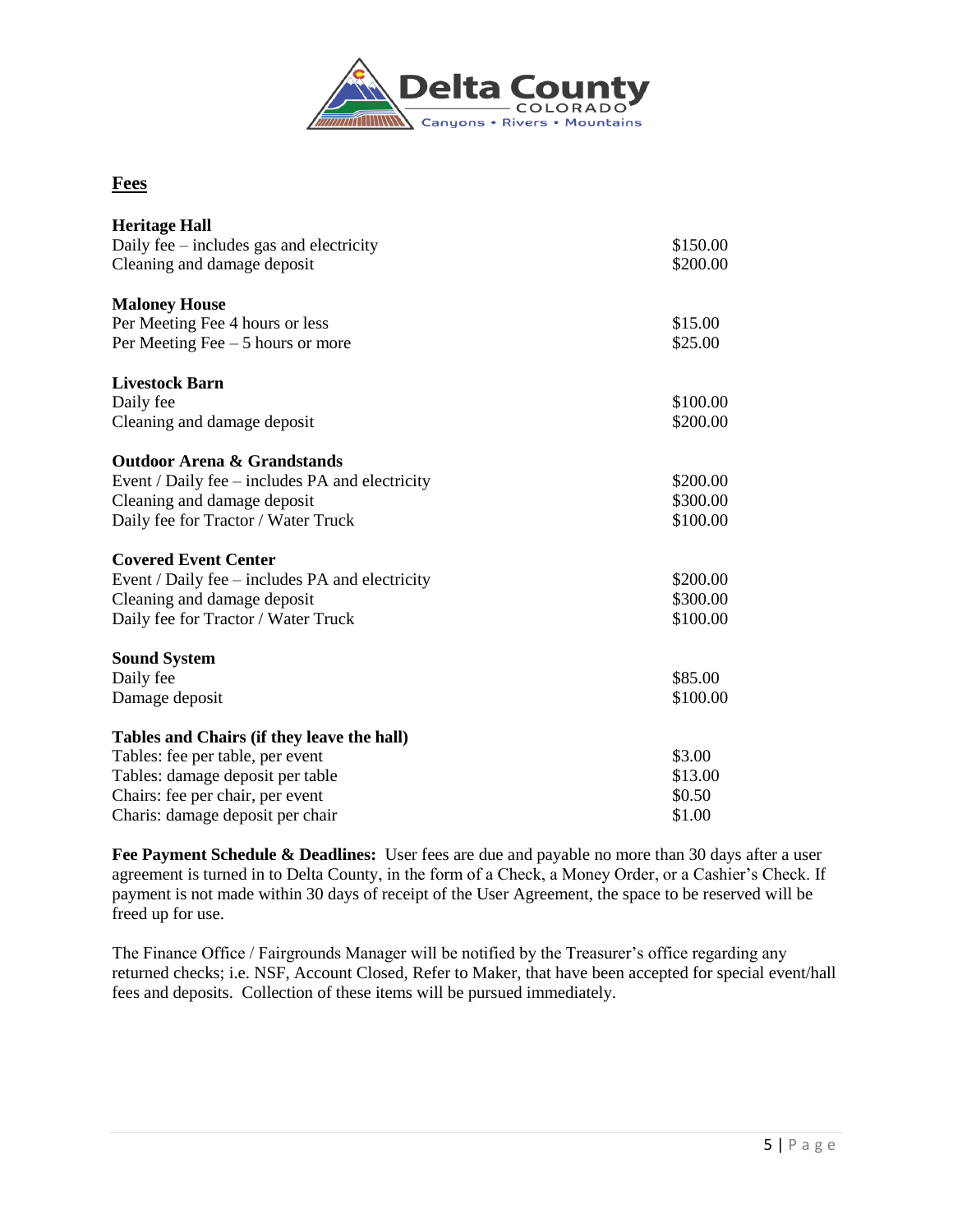

The item will not be run a second time through the bank. If contact information is available the payer will be notified by the Treasurer, otherwise, a letter will be sent. The payer will be informed of the return item and that the check must be replaced with cash or certified funds within ten (10) business days from the date of the letter / phone call or five (5) days prior to the event, whichever is earlier. If there is no response within the above defined timeline, the event will be cancelled.

**Fee Payment Responsibility:** The Event Holder must pay all cost and incidental charges incurred in staging the event on the Delta County Fairgrounds. Such costs and incidental charges include, but are not limited to: electrical services, security, excessive water usage, specialized equipment usage, tables, chairs, bleachers, stages, and any labor or machinery costs associated with your event. Invoices are generated within ten (10) working days after the event and payment is due upon receipt.

All fees are due in accordance with the Use Agreement and shall be delinquent after ten (10) business day of the due date, and shall accrue interest at the rate of 18% per annum. Fees not paid after Ninety (90) days will be assigned to a collection agency, or pursued through legal proceedings at the County's election.

**Fee Waiver or Reduction Requests / Special User Groups:** It is the policy of the Delta County Fairgrounds that the events paying full fee have priority over those activities that are paying a reduced fee or have been awarded complimentary use. Others will be considered based on time of request, potential benefit to the community and to the Delta County Fairgrounds. Please contact Darnell Place-Wise at 970- 874-2108 or via email at dwise@deltacounty.com for a Use Agreement Form. These requests are approved by the Board of County Commissioners and are handled on an individual basis.

## **Access During Events**

Access to the Fairgrounds is limited to those hours and facilities agreed upon. Delta County and Delta County Fairground employees are responsible for the management and maintenance of the Fairground facilities and property, and have the right to access the facilities and property at any time during any event.

## **Accident Occurrences and Claims**

When and accident and/or injuries occur, it is imperative that first aid be administered at once. Notification should then be made to any emergency services either on the property, if available, or by calling 911.

If security services are employed, notification should be made to the chief of security at that time and any paperwork completed as required. If there is no security employed at the time of the accident/injury, please contact the Delta County Fairground staff at 970-234-3971 and complete any required documents at that time. Please be sure to include:

- 1. Name, address and telephone number of injured person (s).
- 2. Name, address and telephone number of any witnesses.
- 3. A description of the accident (how, where, when it occurred).
- 4. A description of the extent of bodily injury or property damage.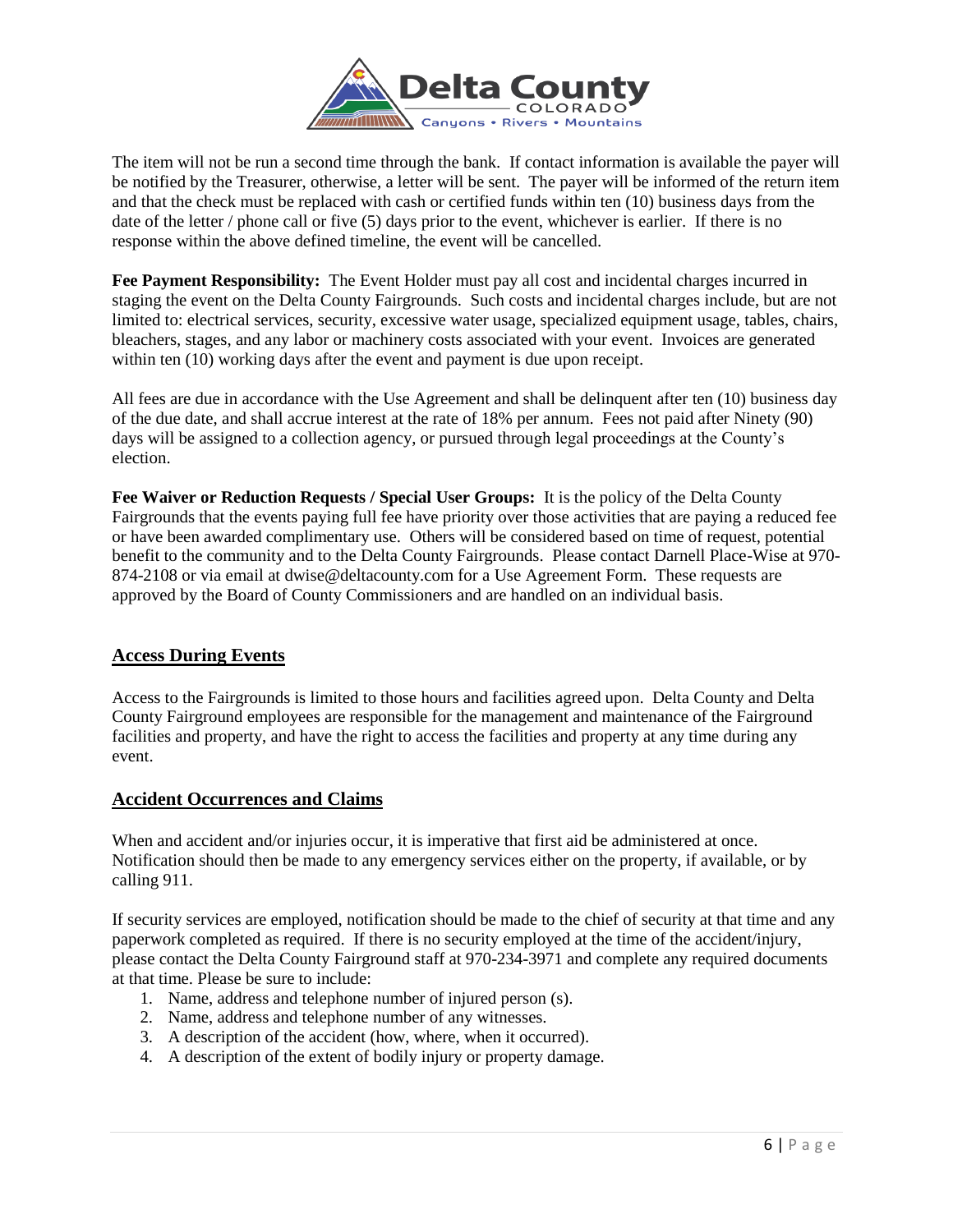

For those individuals or organizations involved in equine or llama activities, please be aware of the Colorado law regarding such activities whereas an equine professional or llama professional is not liable for an injury or death of a participant in equine activities resulting from the inherent risks of equine activities, pursuant to Colorado Revised Statutes Section 13-21-120, C.R.S.

## **Additional Services**

Event Holders may need to provide any ushers, announcers, traffic control, trash crew, and other personnel necessary to conduct the event or activity.

If the Event Holders use the facilities when staff is not regularly scheduled, they may need to have a Delta County Fairground employee present or available. The Event Holders will be required to pay for the services at the hourly rate for that assigned employee on that day. In some cases the Event Holder will be charged the overtime rate per hour for that assigned employee. Delta County Fairgrounds will attempt to minimize these charges; however, these costs are ultimately borne by the Event Holder as the user of the facility.

## **Advertising**

All advertising is the sole responsibility of the Lessee. Arrangements must be made in advance with the Fairgrounds management to display banners or signs, or advertise products or services at the Fairgrounds.

#### **Alcohol / Smoking / Illegal Substances**

#### **The Delta County Fairgrounds is a drug and alcohol free zone. No unauthorized alcohol consumption, illegal substance use, or smoking marijuana is allowed.**

Special permission to sell alcohol may be granted to those events for which a special event liquor license has been issued (see below for Special Events Liquor License)

The sale of alcohol is solely at the discretion of the County and the Town of Hotchkiss, which issues the Special Event Liquor License. Any illegal sales or entry of alcohol on the Delta County Fairgrounds, or any unauthorized consumption outside of the licensed areas will cause the immediate termination of the event.

Violation of this policy by you, anyone associated with you or your organization, any user or any person associated with the user, may result in the termination of your license, and you and all associated parties will be required to vacate the premises immediately. The violators may be subject to arrest and prosecution.

#### **Special Events Liquor License**

Special Event Liquor Licenses are available from the Town of Hotchkiss for areas within the Town limits on Delta County Fairgrounds. If the event is to take place outside the city limits of Hotchkiss, but is still on the Fairgrounds, a Special Events Liquor License will need to be obtained from the Delta County Clerk and Recorder. If you wish to obtain one of these licenses,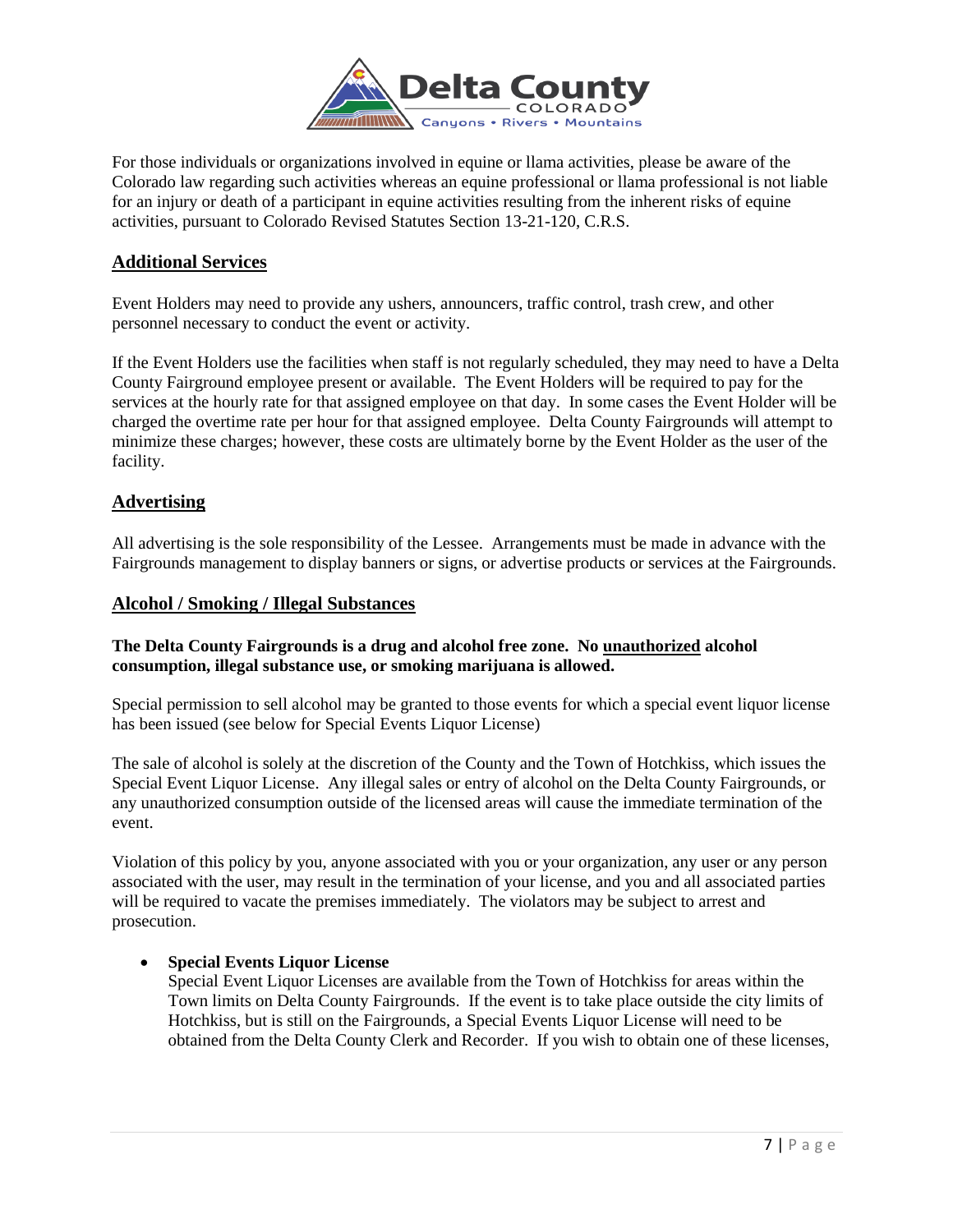

you must receive a letter of authorization from Delta County prior to applying for the Special Events Liquor License. **Special Event Liquor Licenses are available to non-profit organizations only** and have guidelines and restrictions. Interested groups should contact Darnell Place-Wise at 970-874-2108, at least 2 months in advance of their event.

Smoking is prohibited in any enclosed area, i.e., inside the Grandstand Lobby, in the Grandstand seating area, inside Heritage Hall, in the arenas, pavilions, or barns. Any violation of this policy will precipitate the eviction of the person or persons involved. Event Holders will need to make public announcements as to the "no smoking" policies of the property. These announcements must be made, at a minimum, through the P.A. systems at the start of all events and during all intermissions.

## **Animals**

Lessees utilizing the Delta County Fairgrounds for any activity in which animals are used or exhibited, shall comply fully with all statutes, laws, ordinances, rules and regulations applicable with the humane care and treatment of animals.

All animals must be penned, stalled and otherwise confined or under the direct control of the owner or handler at all times. Persons keeping animals on the premises must use every care to assure safety of visitors and other facility patrons/personnel. Violation of this policy may result in removal of animals from premises or Animal Control may be called.

Animals and pets are not permitted in Heritage Hall with the exception of pet specific events and service dogs for ADA requirements.

## **Cancellation of an Event**

If the Event Holder needs to cancel an event or activity, they should immediately notify the Delta County Fairgrounds, in writing 30 days before the scheduled event. This will allow enough time to book another event in its place.

If written notification is received within 30 days or more, prior to the first scheduled day of the event, the Event Holder will pay a cancellation fee in the amount of 25% of the User Fee. If the written notice is received less than 30 days prior to the first scheduled day of the event, the Event Holder will pay a cancellation fee in the amount of 50% of the User Fee. The Event Holder will remain fully liable for any and all incidental costs and charges incurred by the Fairgrounds in preparing for the event or activity. If your deposit was made with a personal check, and a refund is requested in a timely manner, a refund check will be remitted to you in not less than ten (10) business days from the date your payment was deposited.

## **Cleaning / Damage Deposit**

Delta County Fairgrounds strives to maintain a clean, safe, and attractive facility at all times. The Maloney House and Heritage Hall are cleaned and prepped by Delta County Fairgrounds staff prior to each activity. It is the responsibility of the name holder to clean the floors, bundle trash, and store tables and chairs after their event. All cleaning equipment and instructions are provided by Delta County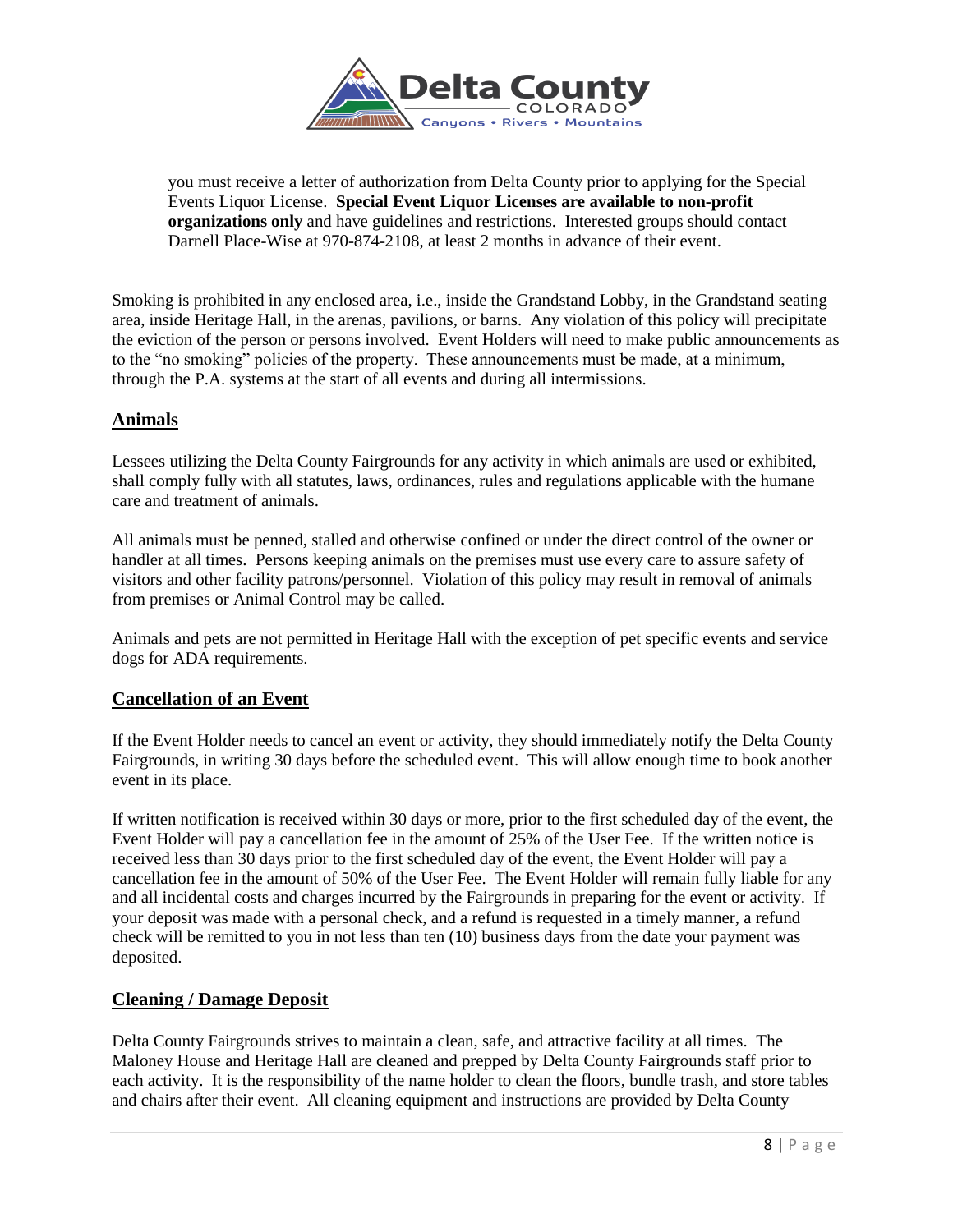

Fairgrounds; we reserve the right to charge the Event Holder, or retain from the damage deposit, the cost of any type of clean up or damage, including the removal of unusual amounts of rubbish.

All Event Holders are required to post a damage deposit 30 days prior to the first date of the event. The deposit will be refunded if the facility and property are left in a clean state and there are no damages.

Deposits for events scheduled less than 30 days in advance are due at the time the event is scheduled, in the form of a Check, Money Order or Cashier's Check.

The Event Holder is held responsible for all damages to the Delta County Fairgrounds Property. All costs deemed necessary are incurred by Delta County for replacement and / or repairs caused on behalf of the Event Holder will be billed within ten (10) working days after the event.

Delta County Fairgrounds may require an Event Holder to set up a pre and post event inspection with Delta County Fairgrounds staff. This will help determine specific needs and will help facilitate the post event refund of the damage deposit. Delta County Fairgrounds reserves the right to make the final determination of the refund, if any.

## **Compliance with All Laws**

All visitors and Event Holders, while on the premises of the Delta County Fairgrounds, will comply with all laws of the United States and the State of Colorado, all ordinances, resolutions, requirements, and agreements of the County of Delta, and the Town of Hotchkiss, all rules and lawful requirements of the Sheriff's Office and Fire Departments or other authorities of the County of Delta having jurisdiction in the circumstances, including the Town of Hotchkiss or the Hotchkiss Marshall Department and all policies, and procedures, requirements and agreements of Delta County Fairgrounds. Anyone found to be in violation of any of the above will immediately desist from or correct such violation, and may be subject to removal from the premises, and arrested by law enforcement.

#### **Decorations**

Decorations or materials to be used as decorations must be approved by the Delta County Fairgrounds staff. It is the responsibility of the Event Holder to remove any decorating materials immediately following the event. If decorations are not removed, the cost of removal will be deducted from the damage deposit.

#### **Deliveries**

Delta County Fairgrounds staff is not responsible for deliveries for any event. Lessee must be present for deliveries and is responsible for securing those deliveries.

#### **EMT / Medical Services**

Emergency Medical Technicians (EMT) are required at each event where there is a substantial risk of injury to the contestants or audience.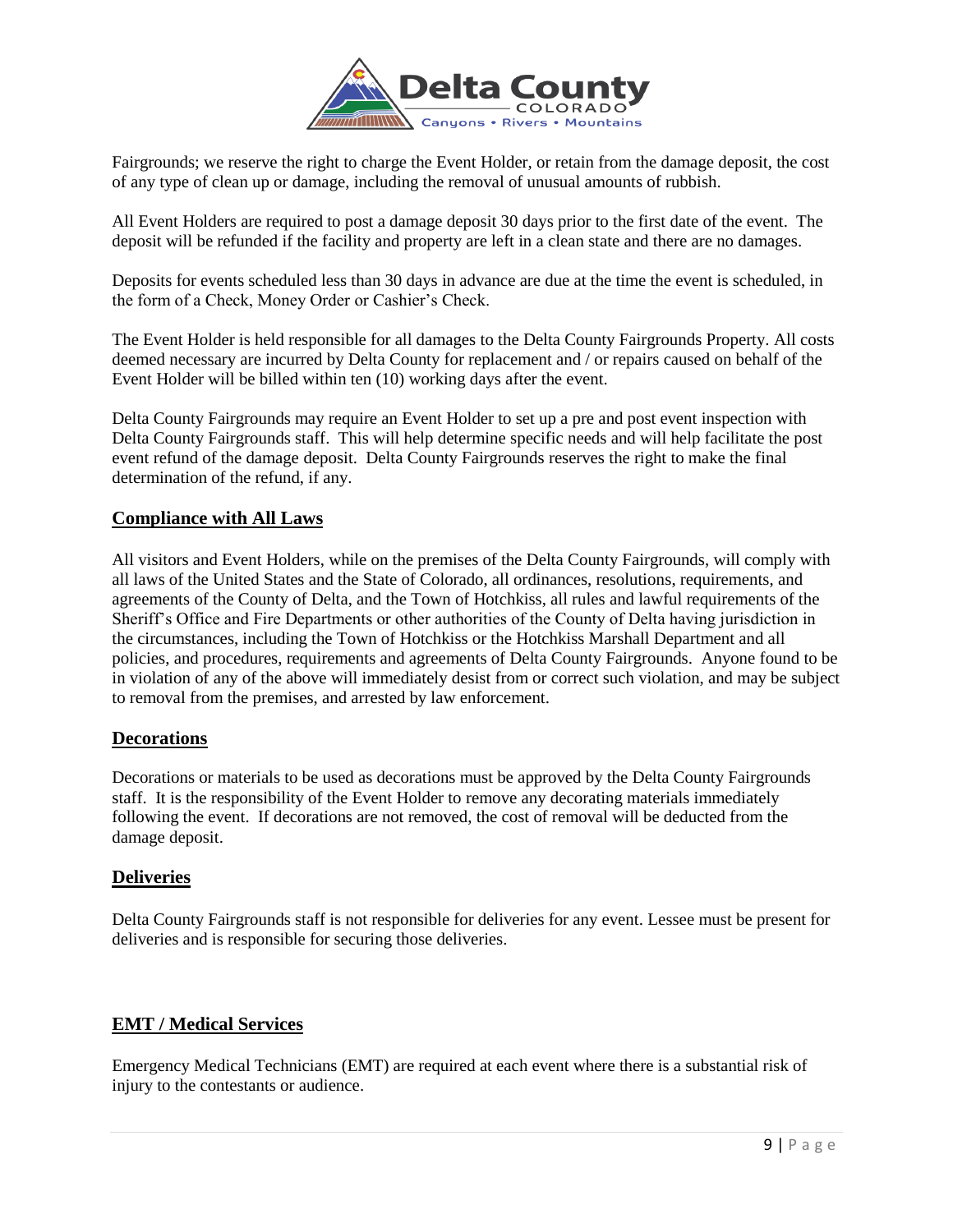

**Securing and/or notifying EMT and paramedic personnel is the responsibility of the Event Holder.**  The word "notified" indicates that the Event Holder has notified local paramedics or emergency dispatchers of the nature of the event, and start and end times. The Event Holder must verify this notification by providing a written copy to the Delta County Fairgrounds Staff.

## **Equestrian Area and Arena Usage Guidelines**

- **Activities:** Riding arenas are open from dawn until dusk. Please read any notices and check the posted schedule before riding in the arena as groups and associations may have booked events with arena exclusivity. No riding is allowed unless pre-scheduled or during open riding times. Violation of these rules and regulations may result in revocation of access to the property.
- **Arena Grooming:** Grooming of the arena is handled by Delta County Fairgrounds staff only. We are happy to provide this service for all events. Equipment that is not owned by Delta County shall not be used on Delta County property without written authorization of Delta County Staff.
- **Arena Hardpan:** The arena hardpan has been groomed to special standards to accommodate diverse events. Any damage to the hardpan, whether intentional or accidental, will result in loss and damage assessment against the users of the facility. It is imperative that the hardpan be protected, and not penetrated in any way. Stakes or other items that could potentially damage the hardpan, or create a potential hazard for animals, are not allowed in the arenas.
- **Dogs:** Dogs must be on a leash at all times while on Delta County Property. Owners are required to clean up all manure left by their animals.
- **Grass Lawn Area:** No horses are allowed on the grass or allowed to be tied to the fence around or near the grassy lawn area.
- **Helmet Policy:** Delta County Fairgrounds does have a helmet policy for riders 17 years of age and under as follows:
	- o **Delta County Policy on Helmets:** Due to the unpredictability of equine behavior, and a concern for the health and well-being of children, the Board of County Commissioners of Delta County has adopted a policy requiring the use of equine industry stand helmets or the signing of a notarized waiver of liability by the parent or guardian. This policy applies to individual riders and boarders, as well as organizers, and promoters of equine events. Organizers and promoters shall assure that all participants are in compliance with this policy. Contact the Delta County Fairgrounds office for the Helmet waiver of liability. Riders age 17 and under, who do not comply with this policy, will lose their privilege to participate in any further activity at the Fairgrounds until the signed and notarized waiver is provided. The waiver is provided in the back of this handbook.
- **Horse Right-Of-Way:** In all areas of the Delta County Fairgrounds, horses have the right-ofway over vehicles. Pedestrians have the right-of-way over all vehicles and horses.
- **Manure and Trash:** Owners are required to clean up all manure left by their animals, including horses outside of the arena. Manure is to be placed in designated areas only. These areas are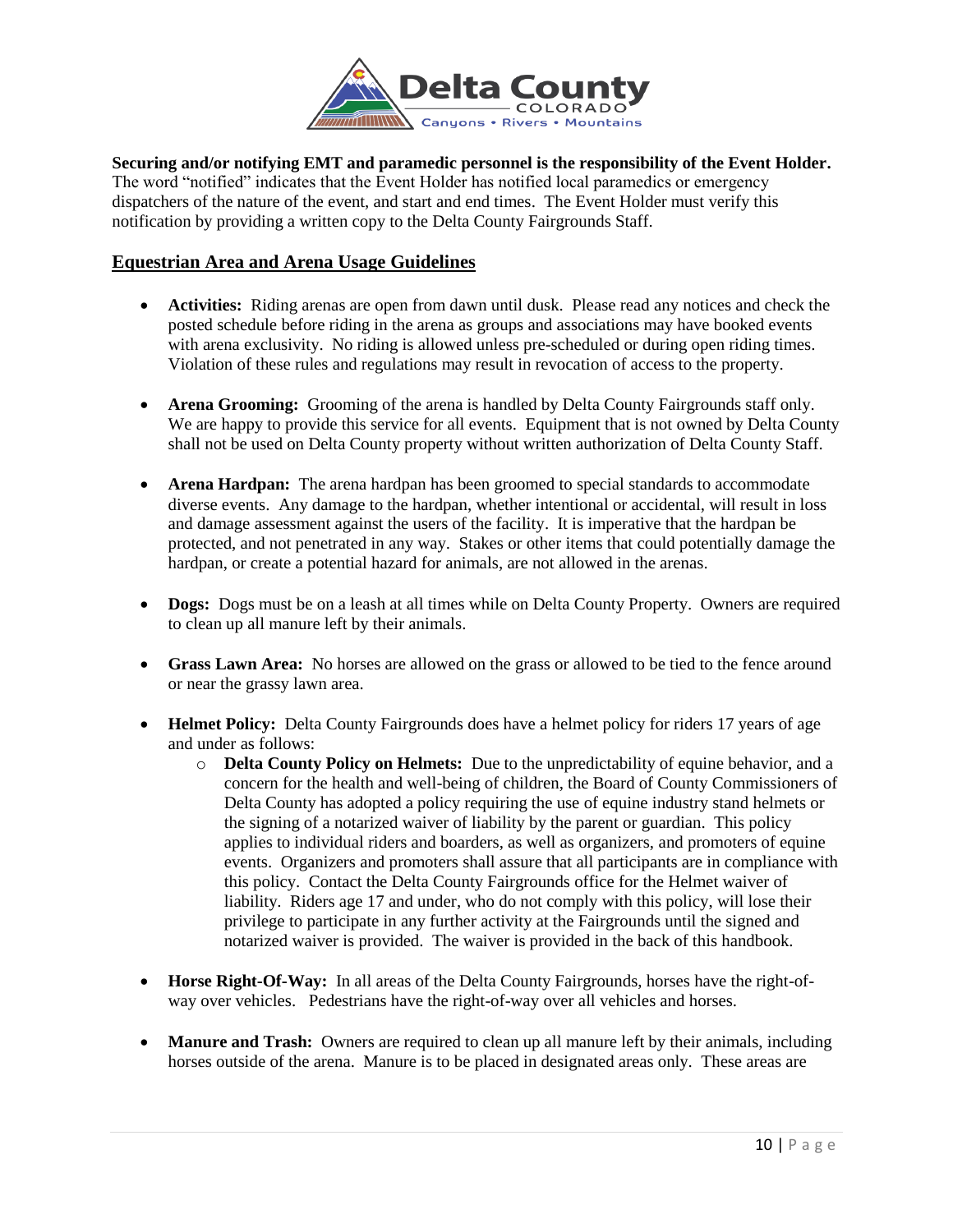

- posted with an identification sign and instructions. Trash must be placed in the appropriate containers and dumpsters. If an Event Holder fails to place all animal waste and trash in the proper locations, Delta County Fairgrounds will assess labor charges that will be withheld from the damage deposit.
- **Riding Only:** Arenas are available for riding only. Horses are not to be turned loose at any time.
- **Scheduling:** Scheduled events and organized riding activities for groups are scheduled through the Fairgrounds office and take priority over individual open riding. To reserve a specific time, please call Darnell Place-Wise at 970-874-2108.
- Tie-Ups: Tie-Ups are allowed only in designated areas. Violators will be assessed a clean-up and damage fee. Absolutely no tie ups allowed in the parking areas, to barn doors, water faucets, arenas, or similar devices or structures. **The tying of horses to any arena is not permitted**.
- **Wash Racks:** Animals are to be washed only at wash racks. Washing of vehicles at wash rack is prohibited.
- **Equine and Llama Law:** 
	- o **"WARNING":** Under Colorado Law, an equine professional is not liable for an injury to or the death of a participant, in equine activities resulting from the inherent risks of equine activities pursuant to section 13-21-119, Colorado Revised Statutes.
	- o **"WARNING":** Under Colorado Law, a llama professional is not liable for an injury to or the death of a participant, in llama activities resulting from the inherent risks of equine activities pursuant to section 13-21-119, Colorado Revised Statutes.

#### **Equipment on Delta County Fairgrounds**

**Operation of County Equipment:** Use of equipment owned by Delta County and Delta County Fairgrounds is at the discretion the Fairgrounds Management. County equipment must be operated by County personnel or by volunteers who serve on the Delta County Fair Board. Fairgrounds equipment, such as bleachers, tables, trailers, and motorized equipment may only be moved by Fairgrounds staff or individuals specifically authorized by Fairgrounds staff. Cost for damage, maintenance, or any action to return equipment to its prior condition will be charged to and paid by the Event Holder.

**Non-County Owned Equipment:** Personal equipment brought to the Delta County Fairgrounds for operation, such as for modifying or grooming the arenas, must be approved by Fairgrounds Management in advance. All work performed on the facility must be approved in advance, and presented in detail to Fairgrounds management. Any repairs for damage that might be caused due to work, whether it is approved or not approved, will be paid by the Event Holder. Prior to the commencement of any work on the Delta County Fairgrounds property, proof of insurance must be filed with the Delta County Fairgrounds.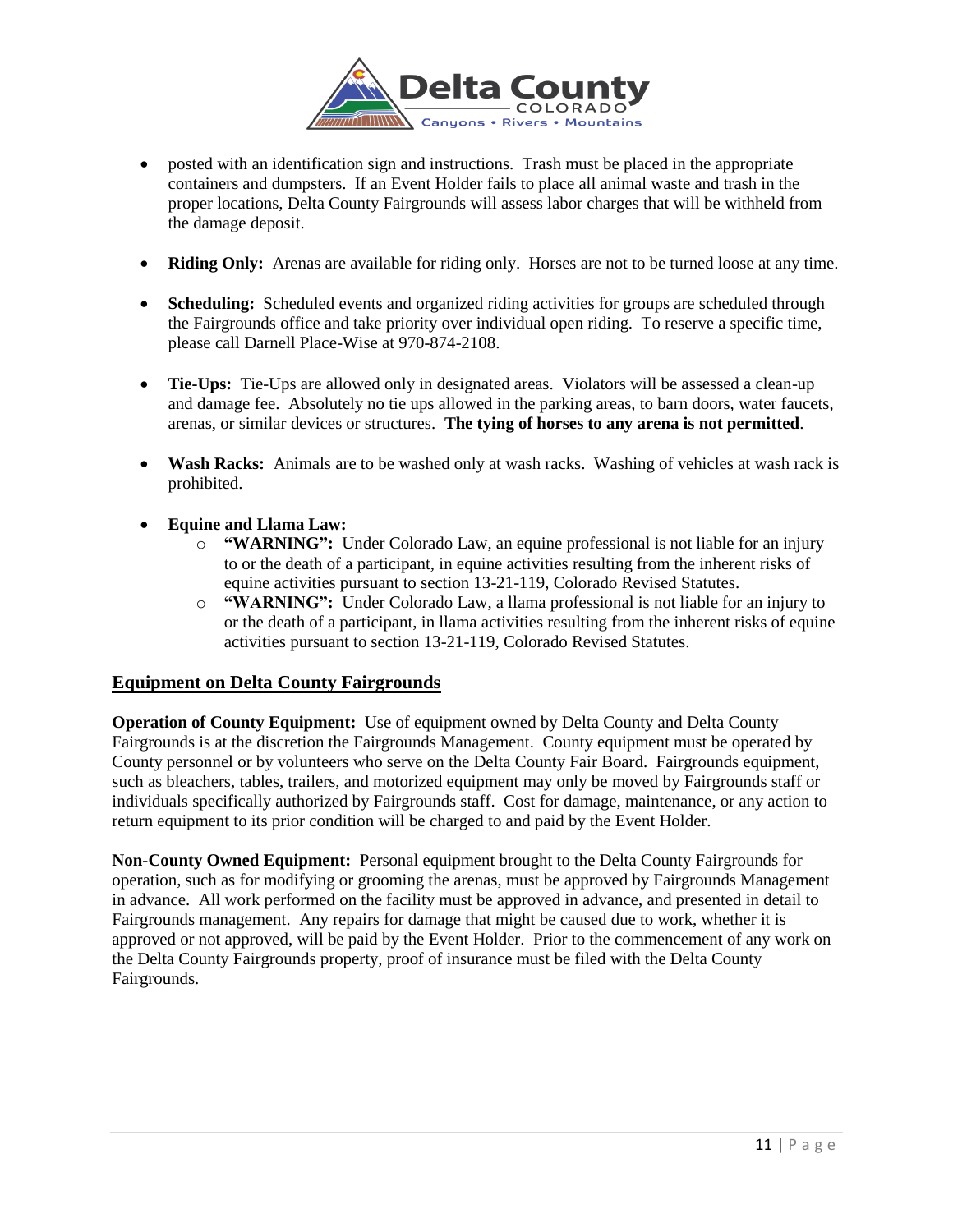

## **Event Operating Hours**

The Delta County Board of Commissioners has established specific operating times for events held at the Delta County Fairgrounds.

Events held at the Delta County Fairgrounds will need to be completed prior to or at 11:00PM on weekdays (Monday through Thursday) and 12:00 midnight on weekends and holidays. No exceptions will be made to extend any event past midnight. This includes events held at the Delta County Fairgrounds Park, the Covered Arena, the Grandstands, Heritage Hall, Maloney House, parking lots, or any other area of the Delta County Fairgrounds.

#### **Event Setup and Staffing**

Event setup, operation, teardown and cleanup of any event is the responsibility of the Event Holder. Lessee shall provide all security, ushers, announcers, ticket takers, clean-up crew and other personnel necessary to conduct the activities described in the rental agreement.

#### **Facility Alterations**

Event Holders shall not undertake any plumbing, electrical, telecommunications, carpentry, or mechanical work on any of the facilities. Special event requirements must be submitted in writing a minimum of 60 days prior to the event, to the Delta County Fairgrounds staff. Any necessary alteration will be performed by County Staff and charged to the Event Holder.

## **Facility Lighting**

All Facility lighting requirements will be covered in individual event contracts.

#### **Fire Regulations**

Open fires are prohibited except as authorized by the Use Agreement. Contact the Darnell Place-Wise at 970-874-2108 or via email at [dwise@deltacounty.com](mailto:dwise@deltacounty.com) for a Use Agreement.

#### **Flammable Materials**

Please exercise caution when decorating or setting up displays to keep any potentially flammable materials away from heat or electrical sources.

#### **Food Service / Catering**

Any group or individual having food or drink items for sale for public consumption will be considered a food service. Food Service / Catering is governed by the laws of the State of Colorado and the Delta County Health Department. Compliance with all applicable food service laws and regulations is the sole responsibility of the Event Holder or Lessee.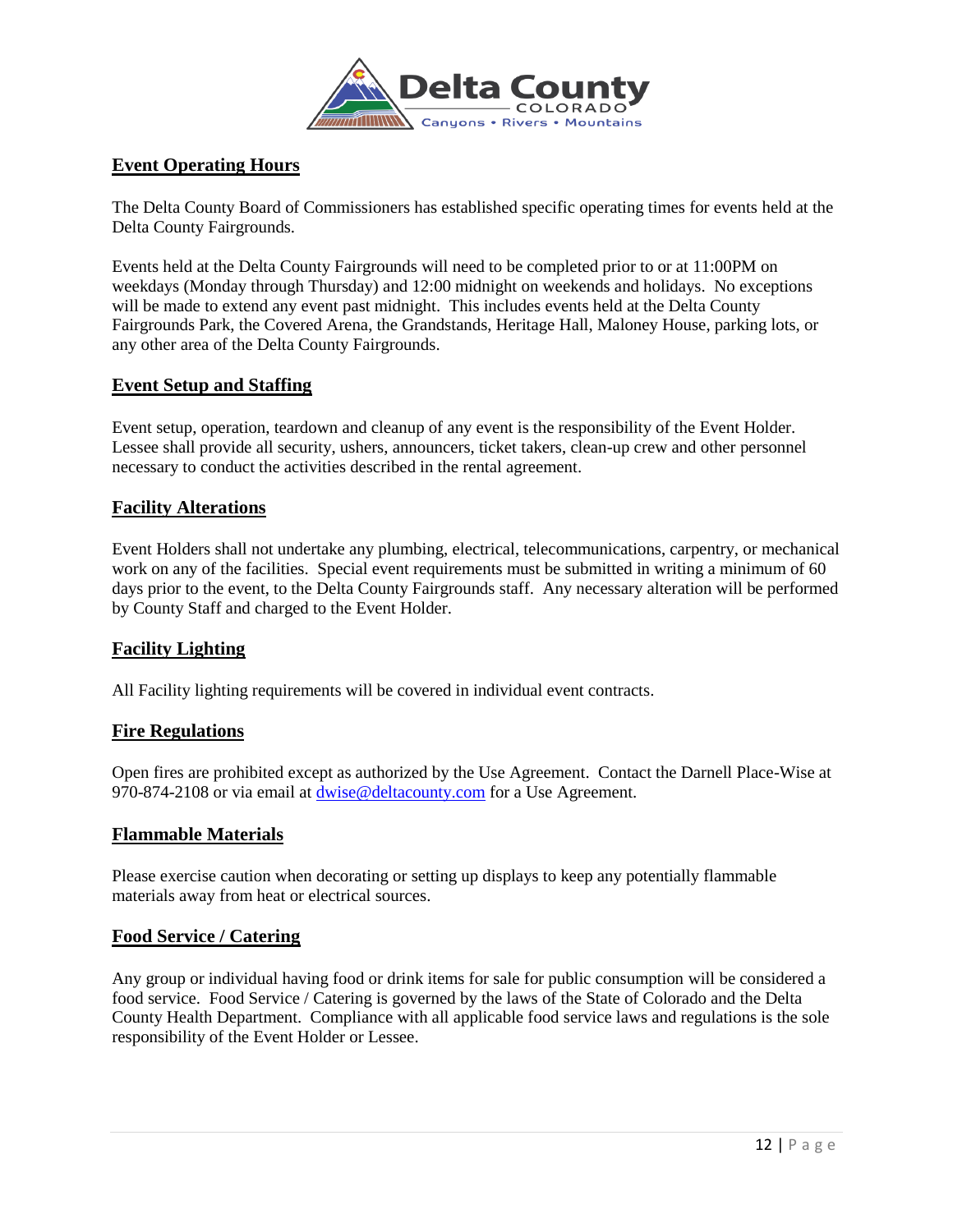

Events held in other areas of the Fairgrounds may have outside food vendors or catering services. Food vendors are changed a vendor fee and must have commercial liability insurance. The "residential style" kitchen in Heritage Hall can be used for family potluck events and is included in the building rental.

## **Glass Containers**

Glass containers are **PROHIBITED** on Delta County Fairgrounds property. There is no exception to this rule!

## **Governing Law**

Use of this facility, is governed by, construed, and enforced in accordance with the laws of the State of Colorado and the Town of Hotchkiss, Colorado. The venue for all legal proceedings hereunder shall be Delta County, Colorado.

## **Hazardous Materials & Waste**

No one using the Fairgrounds is to have in their possession, or collect, distribute, dispose, release or otherwise discharge on Fairgrounds property, any toxic or hazardous waste as defined by Delta County, the State of Colorado and Federal Law. In the event a user of the Fairgrounds is in possession of such hazardous or toxic waste, they shall immediately notify the Fairgrounds staff and request information as to proper disposal of the waste. The Colorado Department of Public Health and Environment as well as the Federal Environmental Protection Agency and other governmental agency or body as may be required by law, relative to such material may be notified. No fluids are to be poured onto or otherwise disposed of, directly onto Fairgrounds property. In the event any user of the Fairgrounds, or their agents, vendors, sub-licensees, concessionaires or employees violate these provisions, including, but not limited to, the dumping of grease in the facility sewer system, or at locations not authorized by Fairgrounds staff, Delta County will hold the violator accountable in accordance with appropriate law and regulation, including the cost of any clean-up required, and the imposition of fines and penalties as permitted by law. In such an event, any agreement with the violator to lease or rent any portion of the Fairgrounds is subject to immediate termination by the County, and the violator and all others acting under the violator may be removed from the Fairgrounds Property.

## **Insurance Requirements and Indemnification**

Liability insurance is required for all commercial and some non-commercial events held at the Delta County Fairgrounds. It is the responsibility of the Event Holder to obtain, at its own cost and expense, said insurance (s) necessary. Requirements are established with each Use License and are based on the planned activity. Delta County Fairgrounds general requirements are listed below.

No individual or organization shall be allowed to use the facilities at the Delta County Fairgrounds unless all requirements for insurance are met. These requirements pertain to all users without exception, including promoters, organizers, vendors, and private individuals. If an individual or organization fails to comply with the insurance regulations, Delta County Fairgrounds reserves the right to cancel the scheduled event. Please contact Darnell Place-Wise at 970-874-2108 or via email at [dwise@deltacounty.com](mailto:dwise@deltacounty.com) in advance to discuss insurance requirements for your planned activity.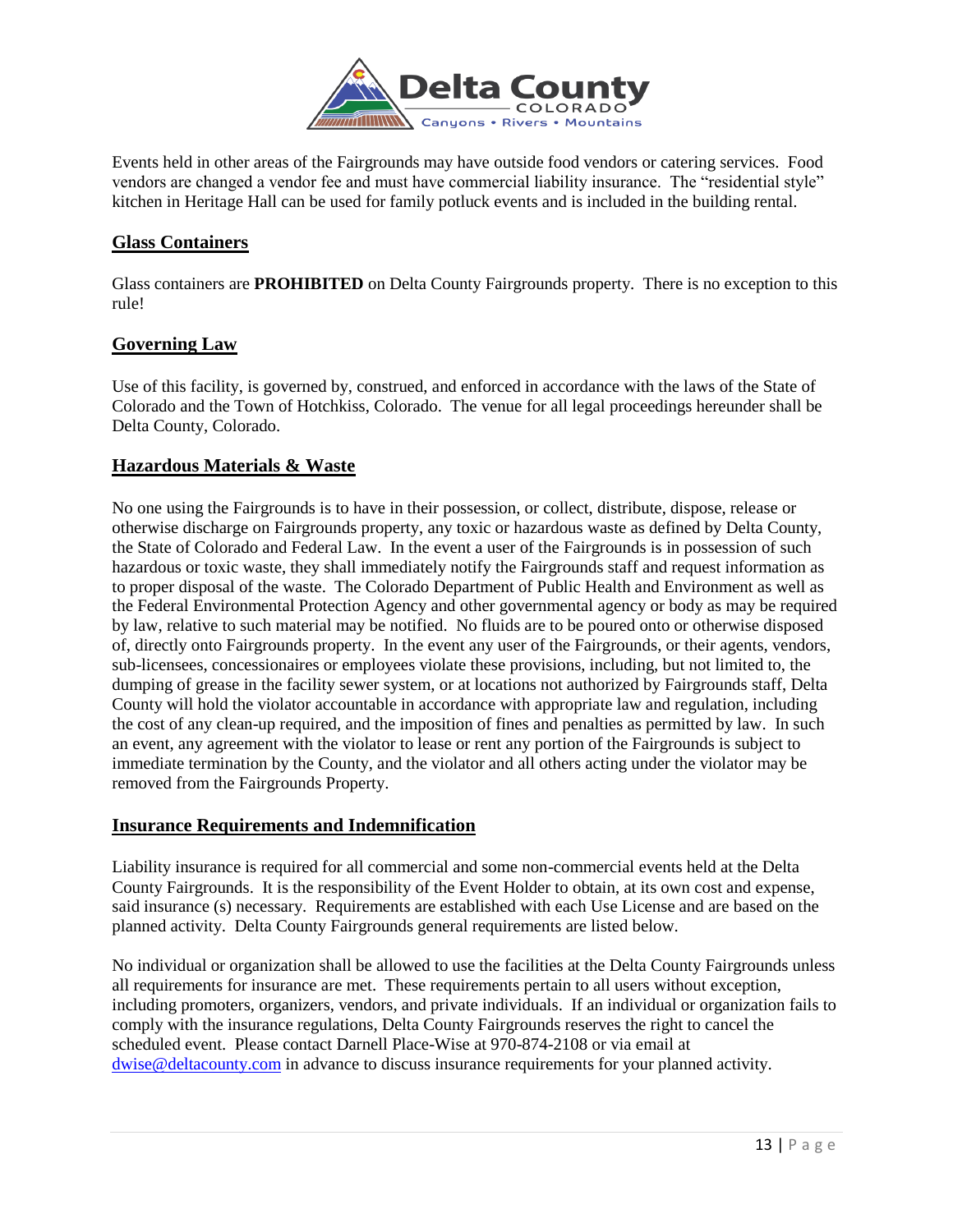

#### **Certificates of Evidence showing insurance must be provided to Delta County Fairgrounds in advance on an Acord 25-S form (or similar) with Delta County Fairgrounds identified as the Certificate Holder and include the endorsement language shown below:**

Licensor, its officers, officials, employees, and volunteers are ADDITIONAL INSUREDS, as respects liability, on behalf of the Licensee, arising out of the License.

#### **The General Requirements are as follows:**

Commercial Public Events \$1,000,000.00 minimum coverage

Commercial General Liability coverage as combined single limit per occurrence for bodily injury, personal injury and property damage is established by each Use License.

• Automobile Liability \$1,000,000.00

Required for all commercial vehicles utilized by Event Holder in the production of the event. Automobile Liability that is required is general \$1,000,000.00 accident for bodily injury and property damage.

- Workers Compensation Insurance is required for all commercial events within the scope and limits set as required by the laws of the State of Colorado.
- Host Liquor Liability Insurance  $$150,000.00$  per injury / per occurrence

A separate policy is needed for private events where alcohol is given away (e.g. weddings) if the host family does not have homeowners insurance.

• Liquor Legal Liability Insurance (where alcohol is sold) \$150,000.00 per injury

\$1,000,000.00 Aggregate per event includes a per drink charge, admissions, donations and / or tips.

#### **Indemnification:** This is agreed upon by all Event Holders:

You shall protect, defend, indemnify, and hold harmless the Delta County Fairgrounds, Delta County, the Town of Hotchkiss, it's officers, officials, employees and agents free and harmless from, and against, any and all losses, penalties, damages, illnesses, or liabilities of every kind and character arising out of, or relating to, any and all claims, obligations, actions, proceedings, liens, or causes of action arising directly or indirectly, out of activities contemplated under your Use Agreement. Without limiting the generality of this clause, any and all such claims or actions relating to personal injury, or of any other tangible or intangible personal property right, whether or not arising under the constitution of the state or federal government, or actual or alleged violation of any other applicable statue, ordinance, administration order, rule or regulation, or decree of court shall be included in the indemnity hereunder.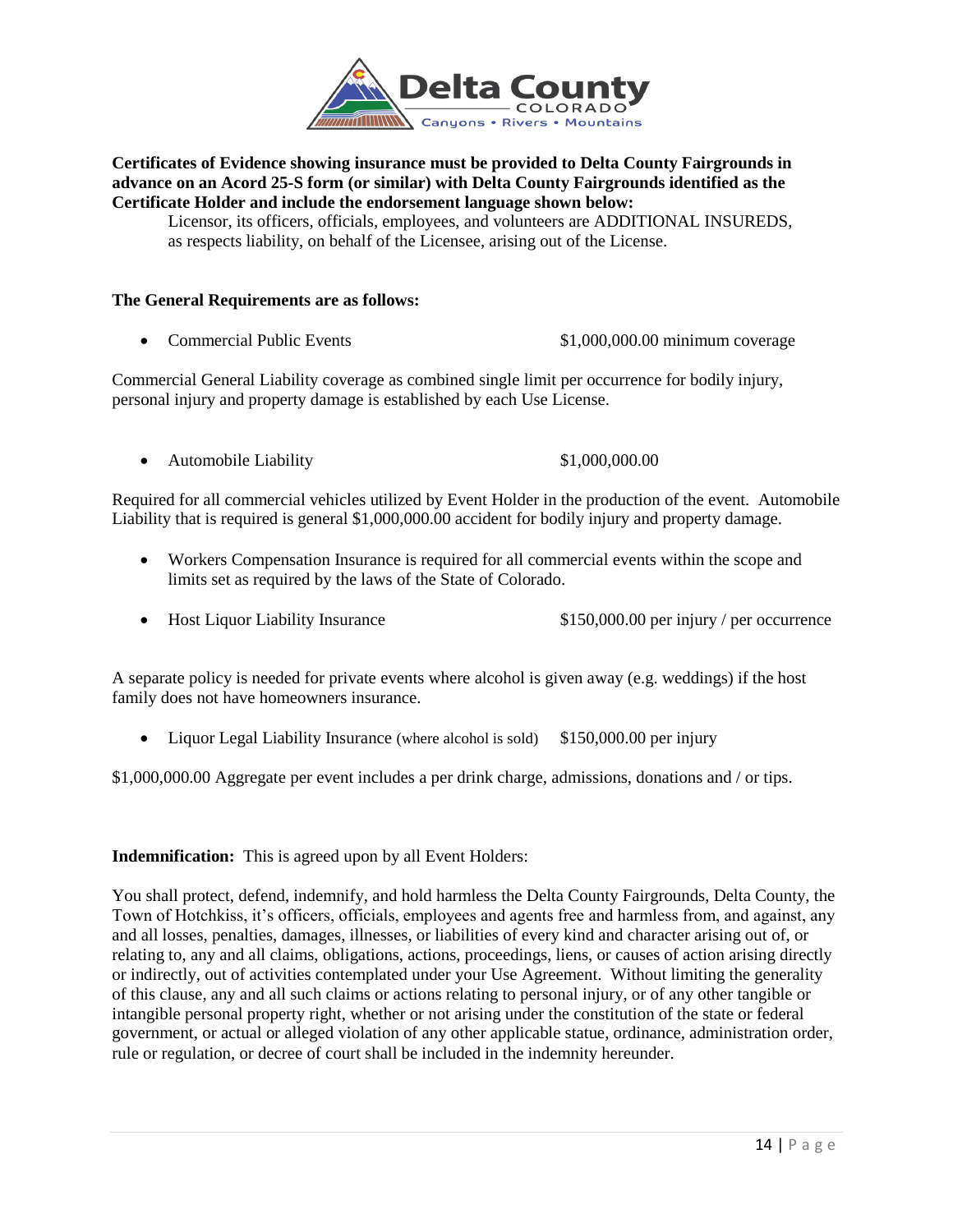

## **Intellectual Property**

A Lessee will assume all costs, expenses, damages arising from the use of patented, trademarked, franchised, copyrighted music, materials, devices, processes, artwork, or dramatic rights used at or incorporated in the Event. A Lessee agrees to indemnify, defend, and hold Delta County harmless from any claim or costs, including legal fees, which might arise from use of any such material. The Delta County Government logo may not be used on any promotional material without the express written consent of Delta County.

## **Law Enforcement**

All rules, regulations, and policies of the Delta County Fairgrounds are enforceable by the Delta County Sheriff and the Town Marshall, the Town of Hotchkiss along with any contracted security service in accordance with Colorado Revised Statutes 29-7-101 and as directed by the Delta County Board of County Commissioners. In general, the first provider shall be the Town of Hotchkiss. For Emergencies call 911.

## **Liability Limitations of Parking**

Delta County hereby declares no responsibility for the fire, theft, damage to or loss of vehicles or articles left therein parked on the County property or at any location for the purpose of attending an event at the Delta County Fairgrounds. Attendees at the Fairgrounds who park in any non-designated area do so at their own risk and may be ticketed or towed at their own risk.

#### **Licenses, Taxes, Fees, and Permits**

Special licenses and permits may be required for your event. Be sure to check with all applicable authorities to be certain you are in compliance at all levels. The Event Holder must obtain all permits and/or licenses required by applicable law, ordinance, resolutions and rules. Please provide copies of all required permits and /or licenses to Delta County Fairgrounds prior to the event.

Special Taxes and fees may be applicable. Any and all taxes, fees, and assessments, including but not limited to license fee, fees for permits, profits, ales or use taxes, personal property taxes or any other taxes that may be levied or assessed on the assets, shall be borne and paid by the Event Holder.

#### **Lost or Stolen Articles**

Delta County will not be responsible, under any circumstances, for property of the Lessee while on the Fairgrounds premises. In addition, Delta County and its employees are not responsible for any loss of

article or equipment left unattended at any of the fairgrounds facilities. The use of security personnel when equipment articles are left in a building or on the Fairgrounds property shall be the responsibility of the Lessee. All articles, equipment, exhibits, displays, or material shall be brought into the facility only at such hours designated by the Rental Agreement. Lessee assumes all responsibility for any / all goods or material, which may be placed on the Fairgrounds before, during, or after an event.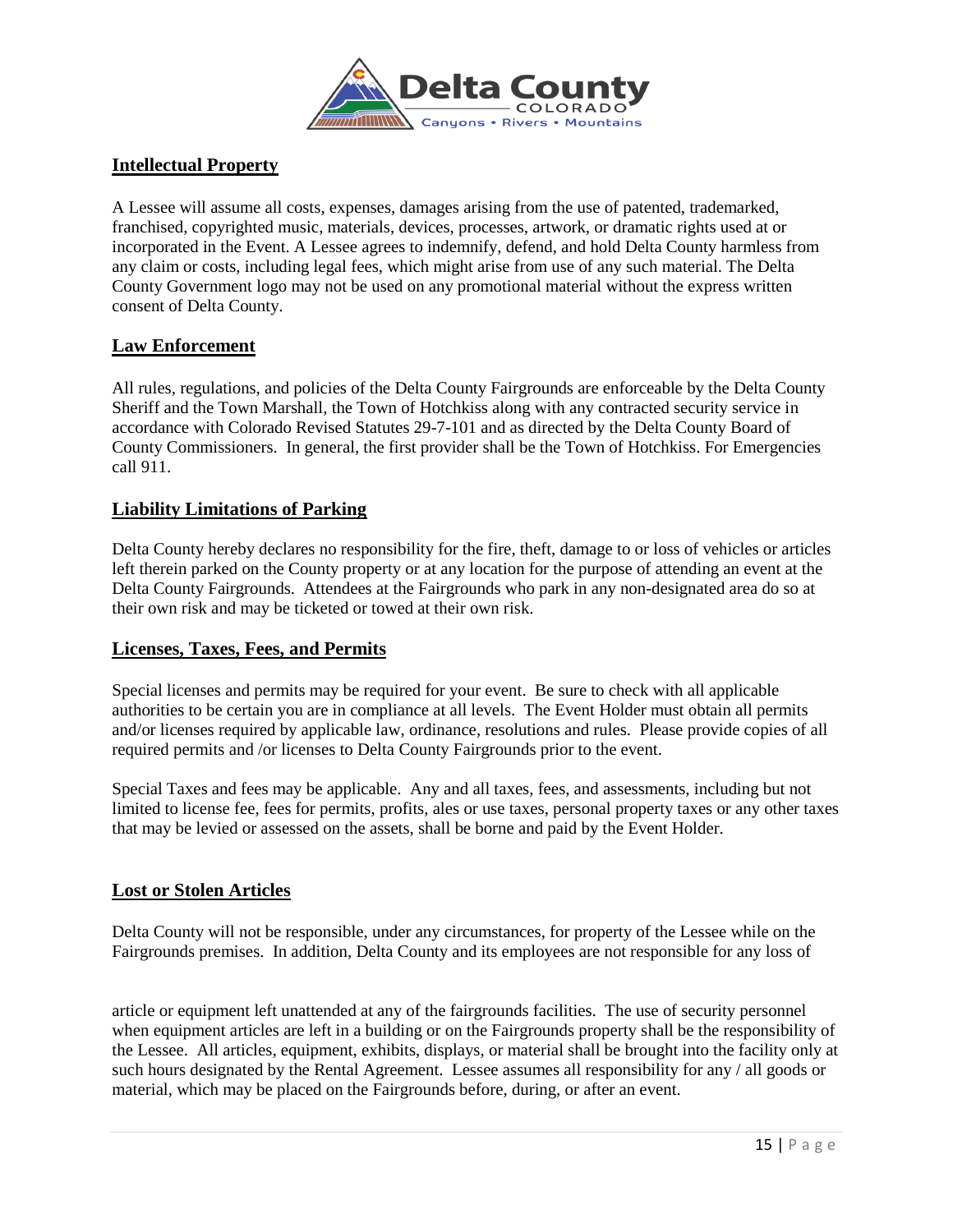

## **Names of the Fairgrounds**

Event Holders may make mention or reference to the Delta County Fairgrounds in any advertisement, ticket, placard, or other written or printed matter as well as any photograph, motion picture, television, tape recording or other matter circulated or published. The only name (s) that may be used in reference to the facility is Delta County Fairgrounds, Fairgrounds, or structures as named by the County.

## **Noise Ordinance**

The Town of Hotchkiss enforces its noise ordinance on the Delta County Fairgrounds. Promoters of special events involving music or excessive noise levels must notify the Town of Hotchkiss.

#### **Nonexclusive Agreement**

All leases, rental agreements or licenses to use the Fairgrounds are non-exclusive. Delta County may, at its sole discretion, rent and lease or license the use of other areas of Delta County Fairgrounds during the term of any other lease, rental agreement, or licensed use.

## **Non-Discrimination**

No Event Holder using Delta County Fairgrounds shall discriminate in the use of the premises against any person because of race, creed, color, religion, national origin, political believe, affiliation, age or sex, or disability. Everyone on the premises of the Fairgrounds must be in compliance with the Americans of Disabilities Act of 1990 (PL 101-336). If you have any questions or need any assistance in this area, please contact the Fairgrounds office.

#### **Obstructions of Facilities Grounds**

Pedestrians and vehicular traffic on Delta County Fairgrounds can be substantial. No portion of the sidewalks, entryways, passages, halls, or way of access to public utilities on the premises shall be obstructed.

#### **Occupancy Limits**

Admission tickets sold at the Delta County Fairgrounds must not be in excess of the seating capacity of the premises granted under each Use Agreement License. Due to safety concerns, occupancy levels are set by the Delta County Fairgrounds, Delta County, and the Hotchkiss Fire Department, and any other applicable codes and regulations.

#### **Parking on Fairgrounds**

For the safety of all users, and in compliance with local and state codes/ordinances, no parking is allowed in fire lanes or where otherwise posted **"No Parking".** Vehicles found in violation of this policy will be towed away at the owner's expense.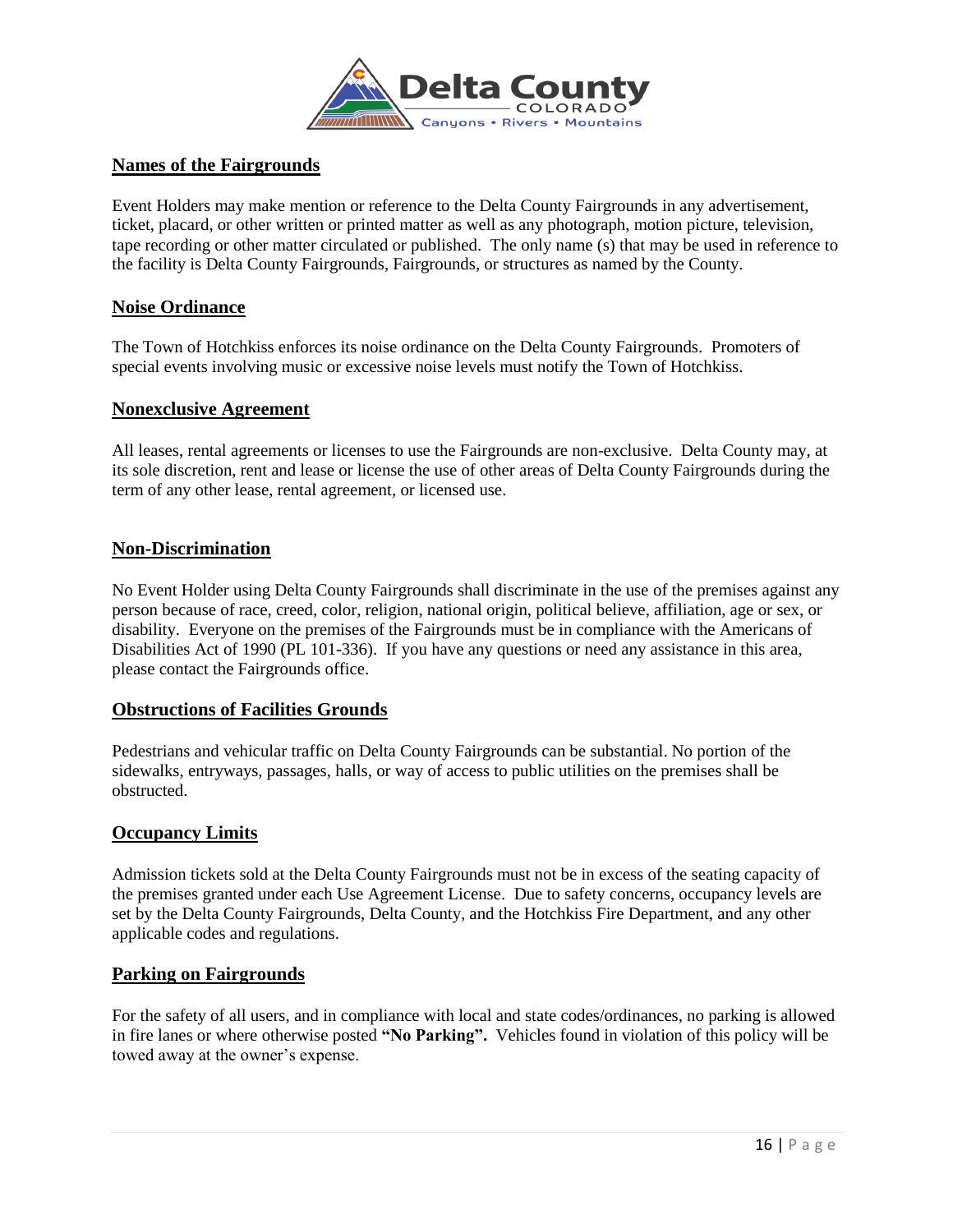

## **Photos**

Delta County Fairgrounds may record events and activities taking place on the property. All users of the Delta County Fairgrounds, by virtue of their presence on the property, are consenting to allow Delta County, and the Fairgrounds, rights to the photographs them, their guests, participants, and the event itself while on the property. These photographic or video images shall be the property of Delta County and are for educational, promotional, or documentation purposes only.

## **Promotion of Events**

The Event Holder shall have the responsibility to promote its event to be conducted at the Fairgrounds, however, Delta County Fairgrounds reserves the right to review all proposed promotional material and prohibit the posting or publication of such material if the nature of the material is inconsistent with the policy of Delta County and the Delta County Fairgrounds and their intent to promote the Fairgrounds as a youth and family oriented activity location.

## **Raffles, Collections, etc.**

No collections, whether for charity or otherwise, shall be made or attempted without the prior written consent of Delta County Fairgrounds. Raffles are governed by the State of Colorado. If a raffle is held for any cause, the Event Holder must secure a license from the Department of Revenue, State of Colorado. A copy of this license must be presented to the Delta County Fairgrounds at least ten (10) days prior to the event.

## **Right of First Refusal**

As a matter of practice, Delta County Fairgrounds allows current users of the facility the right of first refusal for scheduling the same event in the following year on approximately the same date. This option is contingent upon submitting a deposit in accordance with the "Fee Payment Schedule & Deadlines" defined previously in this handbook. Delta County Fairgrounds may refuse to honor a right of first refusal based on the performance, cooperation, use of the facilities, payment history, or any other reason deemed necessary by Delta County Fairground Staff. This right of first refusal pertains only to the event currently scheduled and does not give anyone preferential rights to schedule additional events. Additional events will be scheduled in accordance with the policies and procedures established for Delta County Fairgrounds.

## **Sales Tax**

The State of Colorado sales tax is 2.9%, the Delta County sales tax is 2%, and the Town of Hotchkiss sales tax is 2%. The total tax to be collected at the Delta County Fairgrounds is 6.9%. Either the promoter may request a special event sales tax license and be responsible for all the different vendors, or each vendor may request its own.

Vendor special event license applications are available in Grand Junction at 222 S.  $6<sup>th</sup>$  St., Room # 208. Applicants may also obtain an application form at [www.taxcolorado.com.](http://www.taxcolorado.com/) Information is available at 303-238-7378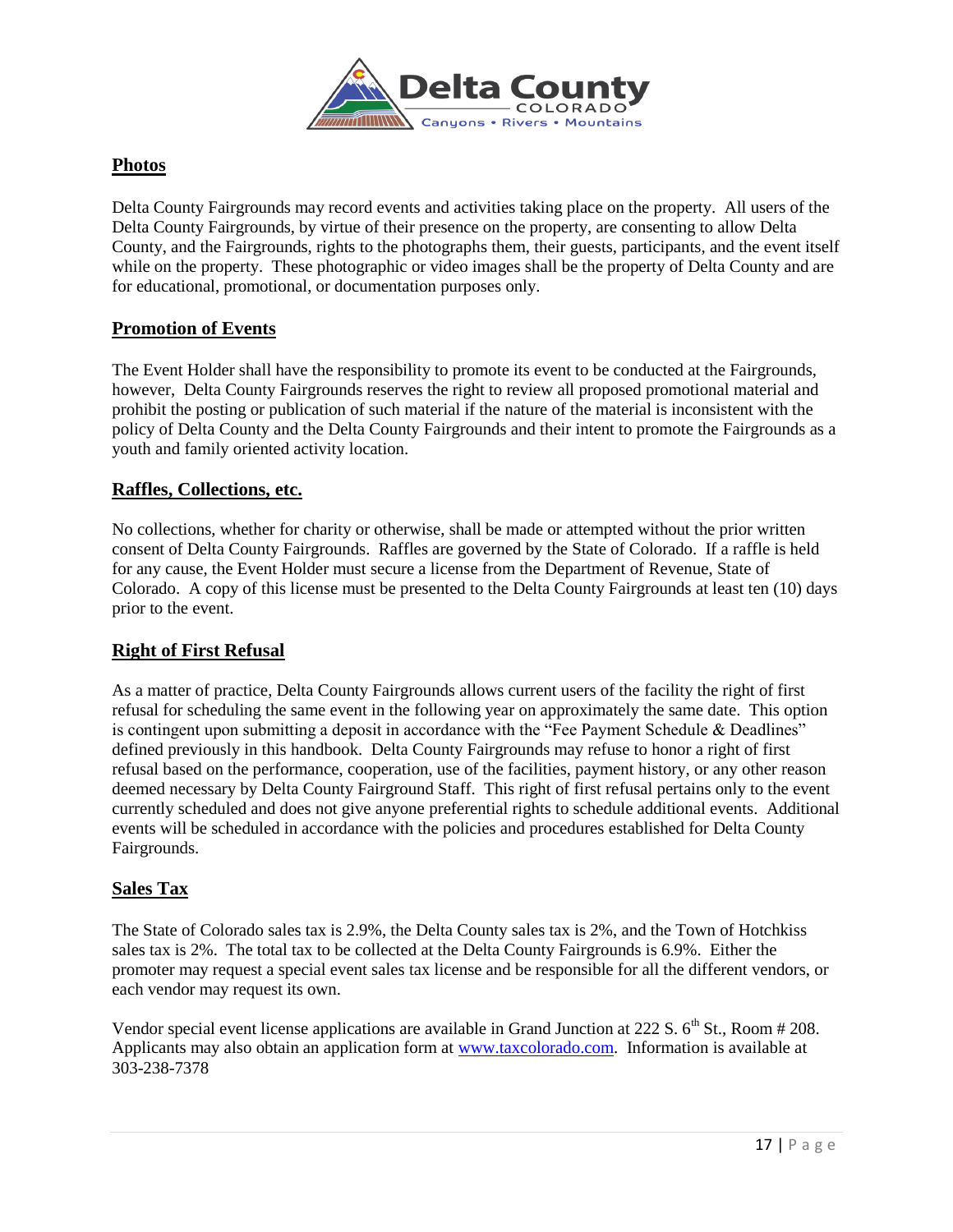

## **Security**

Security is the responsibility of the Event Holder.

## **Separation of Events**

Delta County Fairgrounds continues to pursue quality events at the facility. Delta County always reserves the right to schedule any events in its facilities it deems to be of interest to the citizens of the Western Slope and meets its mission as approved by the BoCC. As a courtesy to all Event Holders, the Delta County Fairgrounds may refrain from scheduling events of a similar nature 30 days prior to an event or 10 days after an event. Some restrictions may apply even outside of these parameters in areas such as advertising prior to a similar event. Check with the Delta County Fairgrounds office for these stipulations.

#### **Sharing of Facilities & Services**

Delta County Fairgrounds is used for many activities, events, operations, and engagements. The use or availability of services and facilities is dependent on demand. As a condition of the use of this facility, the Event Holder must agree to comply with established schedules and to cooperate in shared arrangements. The Fairgrounds Staff will attempt to keep each Event Holder aware of any and all events occurring on the same dates.

## **Speed**

Please observe all speed and traffic signs. Speed limit in the barn area is 10 mph.

## **Storage – Responsibility**

Delta County shall not be liable for the receipt, handling, care or custody of property of any kind shipped or otherwise delivered to the premises, either during or subsequent to the use of the facilities by the Event Holder, the Fairgrounds shall not be liable for any loss, damage or injury to such property.

#### **Ticketed Events**

It is the responsibility of the Event Holder to arrange for ticket production, advance ticket sales and distribution, managing the gate, and providing the change fund.

## **Traffic Control**

The Event Holder is responsible for contacting law enforcement regarding traffic control requirements.

Parking Lot: Parking Lot control is essential for the safety of the attendees of each event. The possible need for parking attendants will be discussed with each Event Holder.